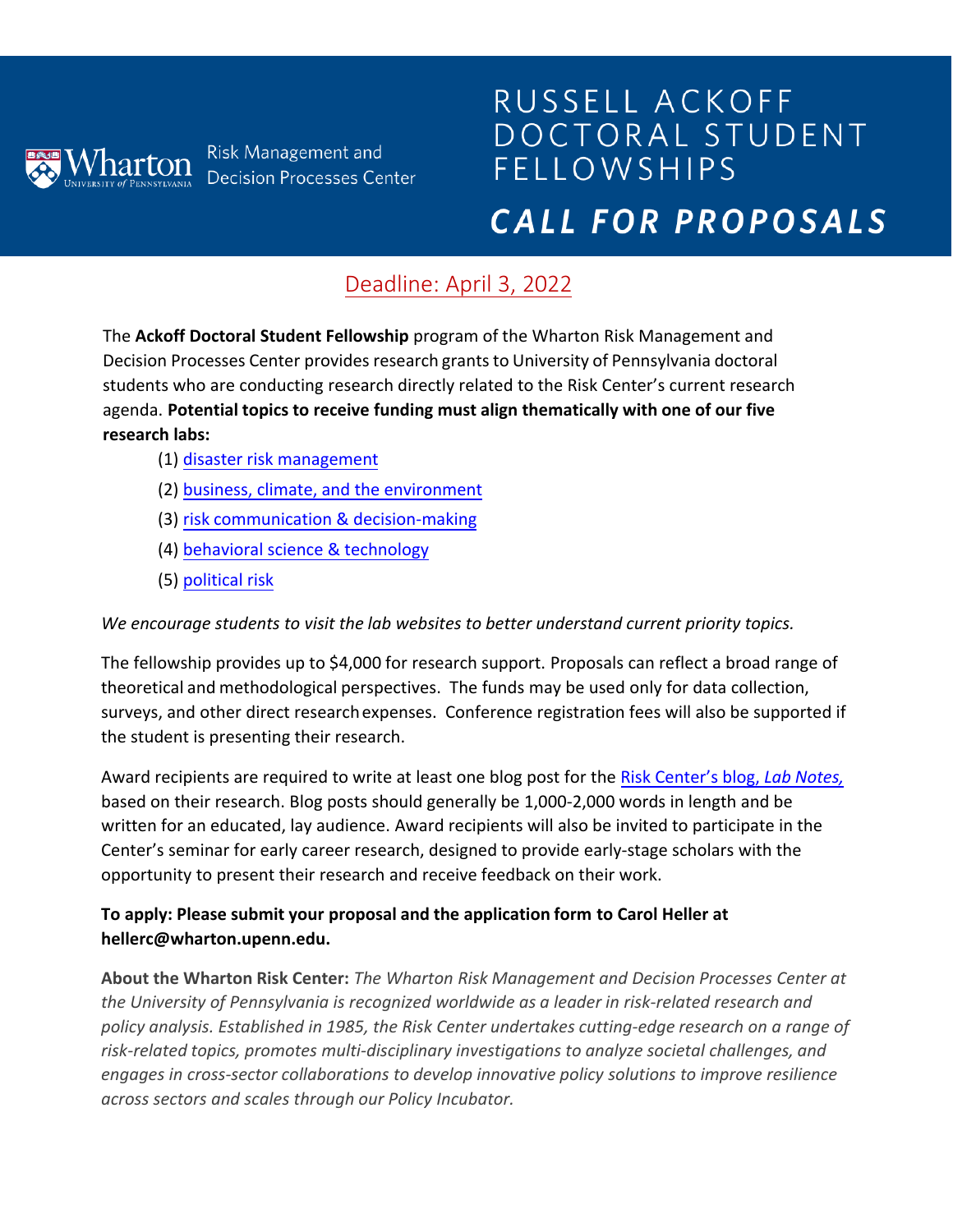### **Application Instructions**

**To apply: Applications must include a proposal and the application form. Proposals should be 4 pages in length and should include the following information:**

**On pages 1 and 2**, please address the following topics:

- 1. Goals of the proposed research
- 2. Description of the planned methodology
- 3. Explanation of why funding is being sought
- 4. How the proposed research aligns with a Risk Center research lab

**On page 3**, please answer the following budgetary questions:

- 1. Provide a detailed budget and budget justification describing the anticipated expenses.
- 2. Include a description of other current sources of research funding from your department.

*(Please format your proposal so that budget information and funding sources are the only information on page 3.)* 

**On page 4,** please include a brief statement from your Penn faculty advisor certifying that they have read the proposal and will be in residence to supervise the proposed research over the coming year. If the advisor will be away (e.g., due to sabbatical) for all or part of the year, the statement should indicate how the work will be supervised remotely.

#### **APPLICANTS WHO RECEIVED FUNDING IN 2021 MUST INCLUDE A 5th PAGE TO THE PROPOSAL DESCRIBING:**

- 1. Specific outcomes of the 2021-funded research (e.g., papers completed, conference presentations) and current status.
- 2. How the funds were used. Ifthe funds were used to present at a conference, please include a statement indicating: (1) the name of the conference; and (2) how the research was presented (e.g., poster session, regular s[ession presentation\).](mailto:hellerc@wharton.upenn.edu)

**Submit your proposal electronically to Carol Heller at hellerc@wharton.upenn.edu by April 3.**